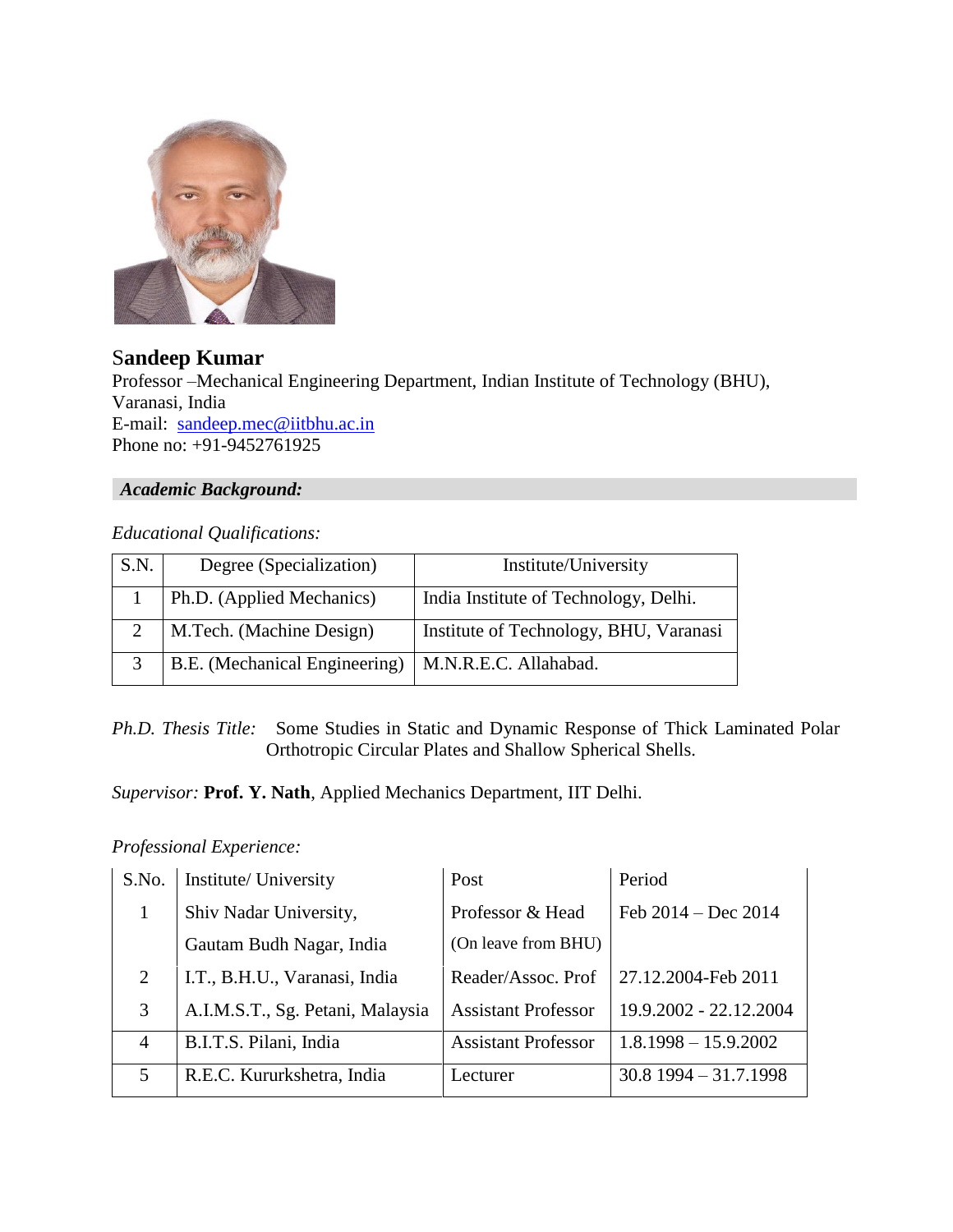#### *Teaching*

We developed a postgraduate mathematics courses for students pursuing degree in engineering at IIT(BHU). The course covers functional analysis, an important area of mathematics which is very useful for study of ordinary and partial differential equations, numerical methods, calculus of variation and linear algebra with emphasis on engineering applications. The intent is a) to excite their interest in the abstract mathematics which is necessary to understand higher level of mathematics. b) to introduce relevant mathematics to understand the concepts of advanced finite element method and wavelets.

At undergraduate level, I shall love to teach courses in the areas of design, particularly product design with hands on experiences in product definition, conceptual design, detail design, and prototype creation. I believe that the present system of education does not bring the experience of creation instudents. This hands-on synthesis of design, prototype building, presentation and criticism will create superior engineers.

#### *Courses Taught at IIT, BHU:*

Computer Aided Design (Odd Semester) Mathematical Methods & Optimization,M.Tech. I Sem., (Odd Semester) Finite Element Method, M.Tech. II Sem. (Even Semester) CAD –Lab, B.Tech.VII Sem. (Odd Semester) Engineering Drawing, B.Tech. II Sem. Workshop Practice B.Tech. I & II Sem. Strength of Materials, B.Tech II Sem. in *2010* Machine Design I, B.Tech. IV Sem. *in 2008-09* Engineering Mechanics, B.Tech. II Sem. *in 2004-05*

# *Courses Taught at AIMST, Malaysia:*

Mathematics to IT students *(Developed course content and first year labs for approval of mechanical engineering programme)*

# *Courses Taught at BITS Pilani:*

Product Design Computer Aided Design Machine Design Nondestructive Testing Techniques Kinematics of Machine Thermodynamics

#### *Courses Taught at REC(NIT)Kurukshetra:*

Strength of Material Engineering Mechanics (Fortran) Computer Programming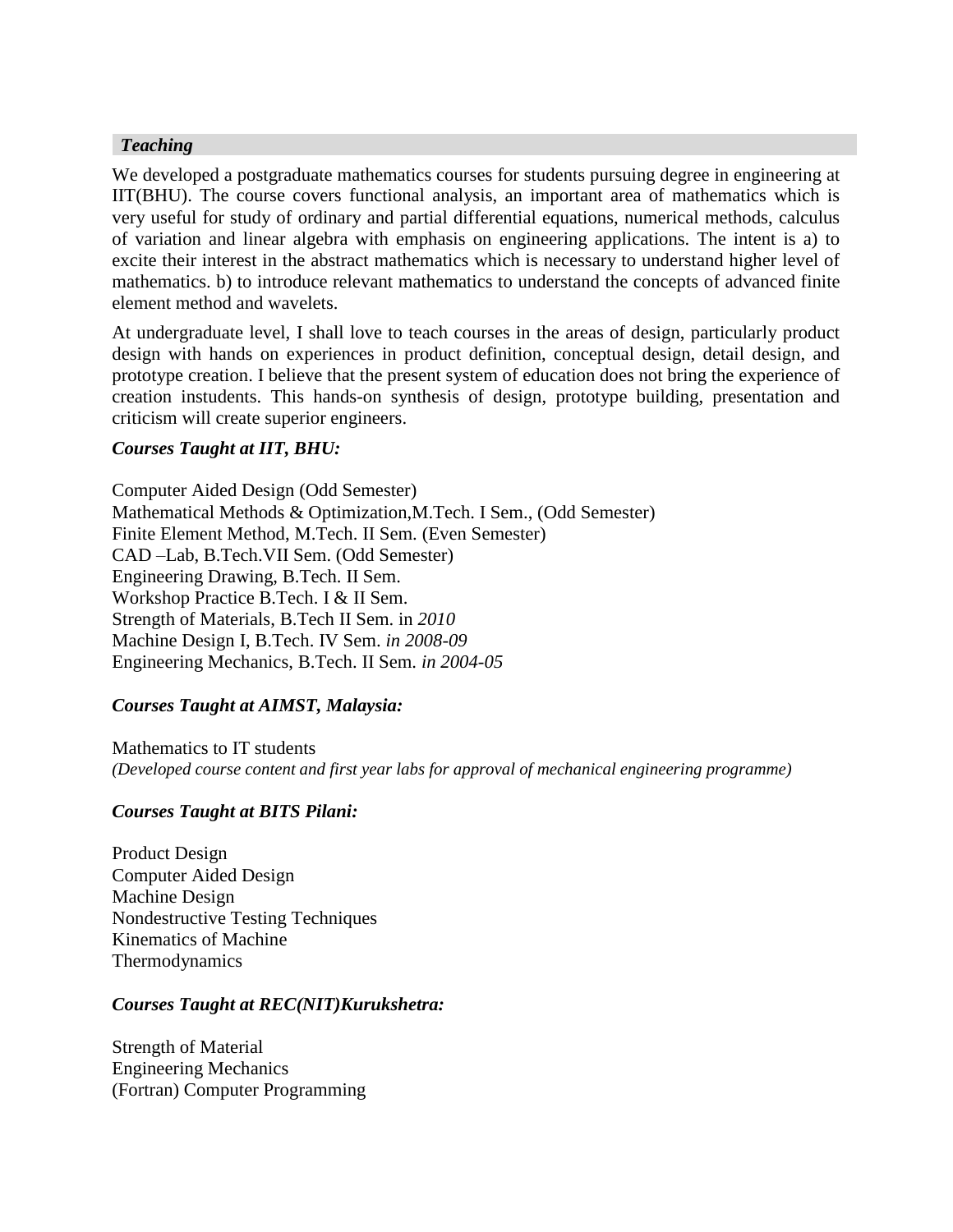#### Power Plant Mechanical Measurement

### *Research Interests:*

The broad area of my research interest is to develop mathematical models and advanced computational algorithms for the design and analysis of complex systems in mechanical engineering. In my PhD work, Chebyshev polynomial based efficient numerical solution method was developed to solve nonlinear coupled partial differential equations (PDEs) that arise in composite plates and shells. After my PhD work, my focus has shifted to new emerging and exciting numerical techniques such as element free Galerkin method and radial basis function. I have also developed mathematical model for roller bearing to study the nonlinear dynamics and chaotic phenomenon. At present, I am involved in wavelet based techniques to solve problems that are computationally very expensive to solve by the most versatile PDEs solver, i.e. finite element method. Specific areas of interest include:

- Wavelet based Method for Advection-Dispersion Equation
- Multi-scale Modelingand Estimation of Numerical Error
- Large Deformation Analysis with Contact
- Finite Element with Scale Orthogonal Wavelets
- Prediction of Wear using Wavelets
- Modeling of Lamb Wave using Wavelets

# *Research Projects & Summary:*

 **Study of Tool Wear in Diamond Turn Machining & Micro Machining Processes and Development of Tool Wear Monitoring & Compensation Methodology to Enhance the Size & Shape Accuracies of the Ultra Precision Machined Components**. (Principal Investigator)(**MoU with BARC 2013-2015 : 24 Lakhs**)

The objective of the project is analysis of vibration using wavelet transform for

- Tool condition monitoring (to identify online tool wear and breakage)
- Finding effects on surface roughness
- Find the factors such as spindle speed, feed rate, cutting depth, rake angle and shear angle which effect vibration.
- **Wavelets and their Applications in Computational Mechanics**, *Department of Science & Technology, India.*(Principal Investigator)(**10 Lakhs: 2007-2010**) *Project Completed*

Finite element method, the most widely used numerical technique to solve engineering problems of complex domains, depends on the adaptive grid generation to account the localized changes in the domain. Re-computing of stiffness matrix in adaptive grid technique is a time consuming process. We are incorporating wavelet based technique in the finite element method which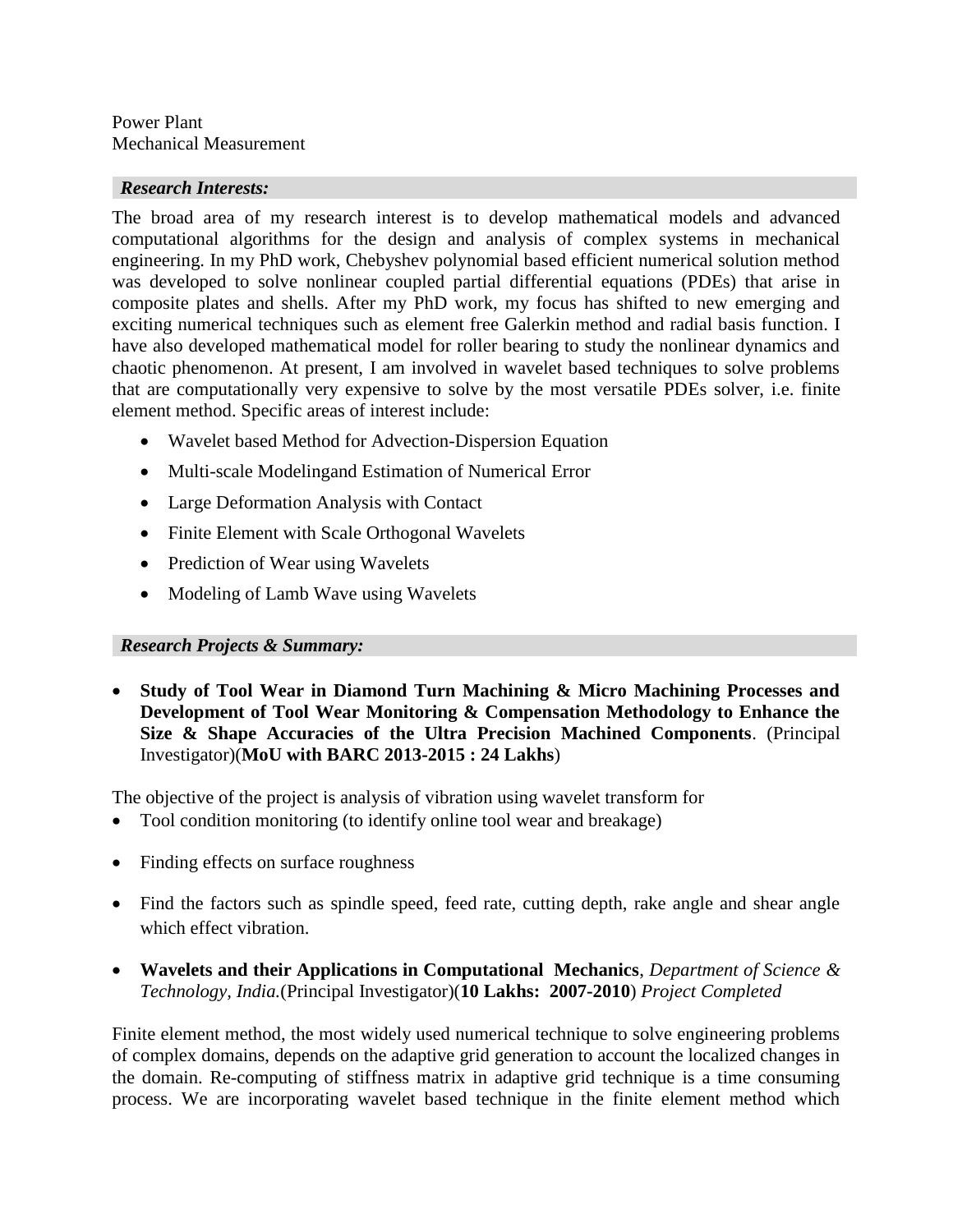compresses the stiffness matrix of finite element, eliminates re-computing process, and works as preconditioning in iterative solution of FE equations.

 **Numerical Solution of Advection Dispersion Equation using Wavelets**, *Board of Research in Nuclear Sciences, DAE, India*. (Principal Investigator)(**13 Lakhs: 2008-2011)** *Project Completed*

Operation of any nuclear power plant releases gaseous and liquid effluent in the environment. In order to know the impact of the effluent release on the environment, mathematical model is very useful. Basic aim in this issue is to compute the concentration of a pollutant at any spatial grid/mesh point and at any instant of time within the domain of interest. The difficulty in mathematical modeling is in the solution due to very low coercive constant compared to continuity constant. In this project, we are developing efficient and accurate wavelet based numerical techniques for solution of advection dispersion equation.

#### *Invited Lectures:*

- "Customized Scale Orthogonal Wavelets for Solution of PDEs", BARC-BRNS Theme Meeting, **Homi Bhabha National Institute, Mumbai**, June 16-17, 2015
- " Lectures on Wavelets", Advanced Training Programme on Integral Transform, Wavelets, Distribution Theory and Applications, *DST-CIMS, BHU*, *July 12-21, 2012*
- "Error Estimation and Adaptive Mesh in Finite Element Method", *Departmentof Mechanical & Industrial Engineering, I.I.T. Roorkee, July 12-16, 2010*
- "Scale-orthogonal wavelets",*Bhabha Atomic Research Centre, Mumbai, March 5-6, 2010*
- "Time-Frequency Analysis and Denoising of Signals using Wavelets",*Department of Mechanical & Industrial Engineering, I.I.T. Roorkee***,** *July 6-10, 2009*
- "Lifting Scheme and Second Generation Wavelets",*Department of Mathematics, B.H.U.Varanasi***,***22 Oct-5 Nov, 2008*.

#### *Administrative Positions:*

- Professor & Head Mech..Engg. Dept., Shiv Nadar University, Gautam Budh Nagar, India Feb 2014-Dec 2014
- Convener Departmental Post Graduate Committee (DPGC), Department of Mechanical Engineering**,** Sept 2012- Jan 2014
- Treasurer , Gymkhana, IIT (BHU), Nov 2012- Jan 2014
- Member , Senate Library Committee, Dec. 2012- Jan 2014
- Member, Cafeteria Management Committee, Nov 2012- Jan 2014
- Administrative Warden**,** Dr. C. V. Raman Hostel, From June 2006 -Aug 2009.
- In-charge CAD lab, Since July 2005.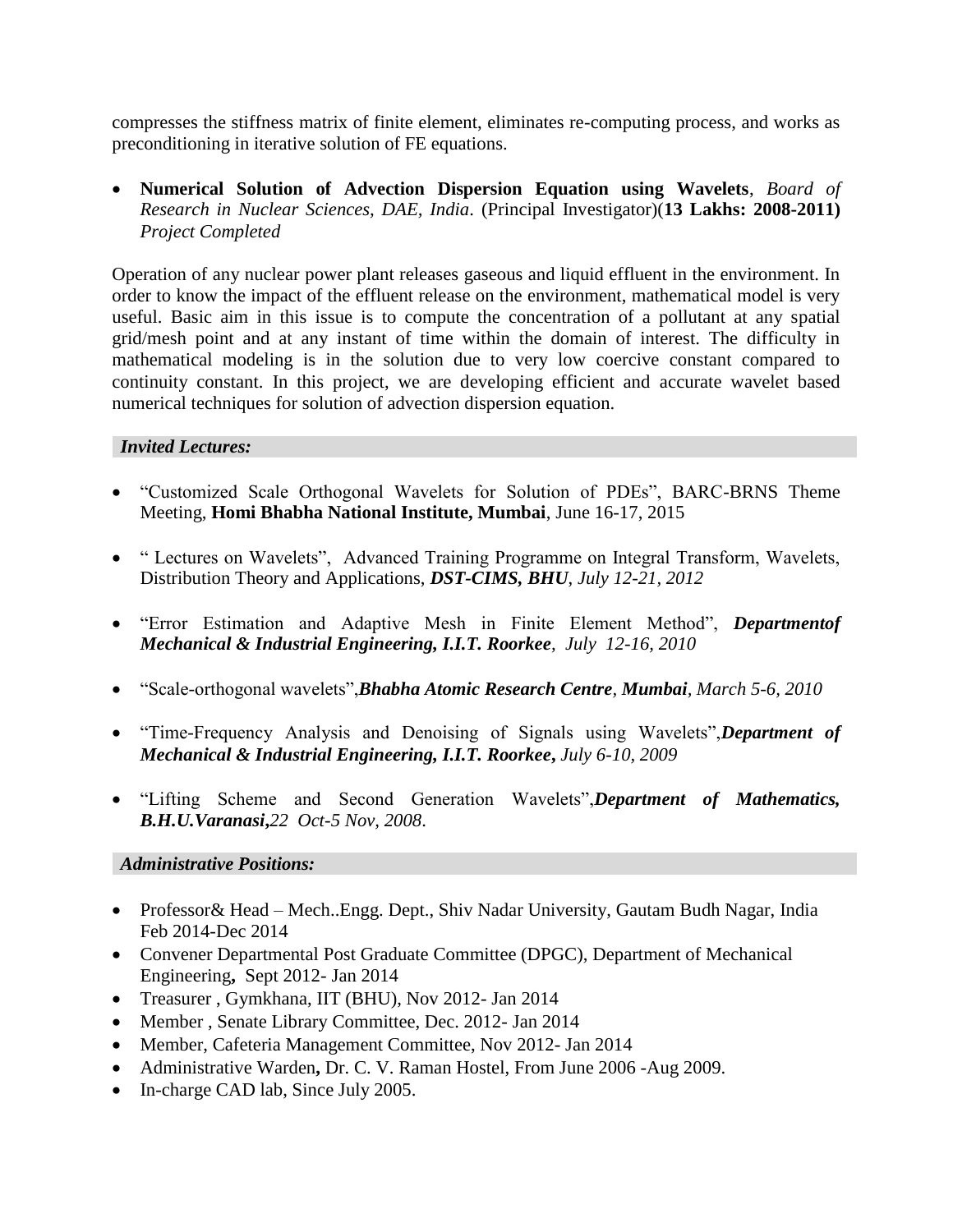- Organized workshop "ATOM FOR PEACE" with Indian Association of Radiation Protection on Aug 18-19, 2008. More than 2000 students from BHU and school/ colleges of Varanasi, participated.
- In-charge, Practice School Division1, BITS Pilani, 2001-2002

### *Selected Papers in Conferences:*

- Adaptive Grid Selection in Finite Element Method using Wavelets", *Int. Conference on Computational & Experimental Engineering and Sciences – 28 March– 1 April, 2010, Las Vegas, U.S.A.*
- B-Spline in Multilevel Wavelet Galerkin Solution of One Dimensional Problem", 3<sup>rd</sup> Int. *Congress on Computational Mechanics & Simulation, 1-5 Dec 2009, IIT Mumbai.*
- Wavelet-Galerkin Method for Some Elasto-Statics Problems", *Int. Conference on Modeling of Engineering & Technological Problems*[www.siam-india.org](http://www.siam-india.org/)*14-16 Jan 2009, B.M.A.S.E.C., Agra.*
- Numerical Solution of One Dimensional Partial Differential Equations using Moving Least Square Based Wavelets", *IV National Conference on Applicable Mathematics in Wave Mechanics and Vibration 14-16 Nov., 2008, J.E.C.R.C.Jaipur.*
- Siddavatam Rajesh, K. Sandeep and R.K.Mittal,(**2007**). "A Fast Progressive Image Sampling using Lifting Scheme and Non-Uniform B-splines," *in Proceedings of IEEE International Symposium on Industrial Electronics, (ISIE-07) in Vigo, SPAIN,* June 4-7.
- Siddavatam Rajesh, **K. Sandeep**, R.K. Mittal, "Robot Motion Planning on Rough Terrain Using Multiresolution Second Generation Wavelets and Non-Uniform B-splines", *IEEE Conference on Industrial Technology, 2006, IIT Mumbai*
- B. Pradhan, S. Mansor, A.R. Ramli, A.R. MohmedSharrif, **K. Sandeep,** "LIDAR data compression using wavelets", Remote Sensing – SPIE Europe International Symposium, 5983-05, 19-22 September 2005, Belgium
- Presented one hours talk on "Application on Second Generation Wavelets in Geographical Terrain Representation", *Wavelet Workshop – Theory and Applications, April 26-May 7, 2004, University of Prince Edward Island, Canada*.
- Participated in the international conference on *Wavelets Theory and Applications: New Directions and Challenges, Aug 10-13, 2004, National University of Singapore.*

*Publications in International Journals:*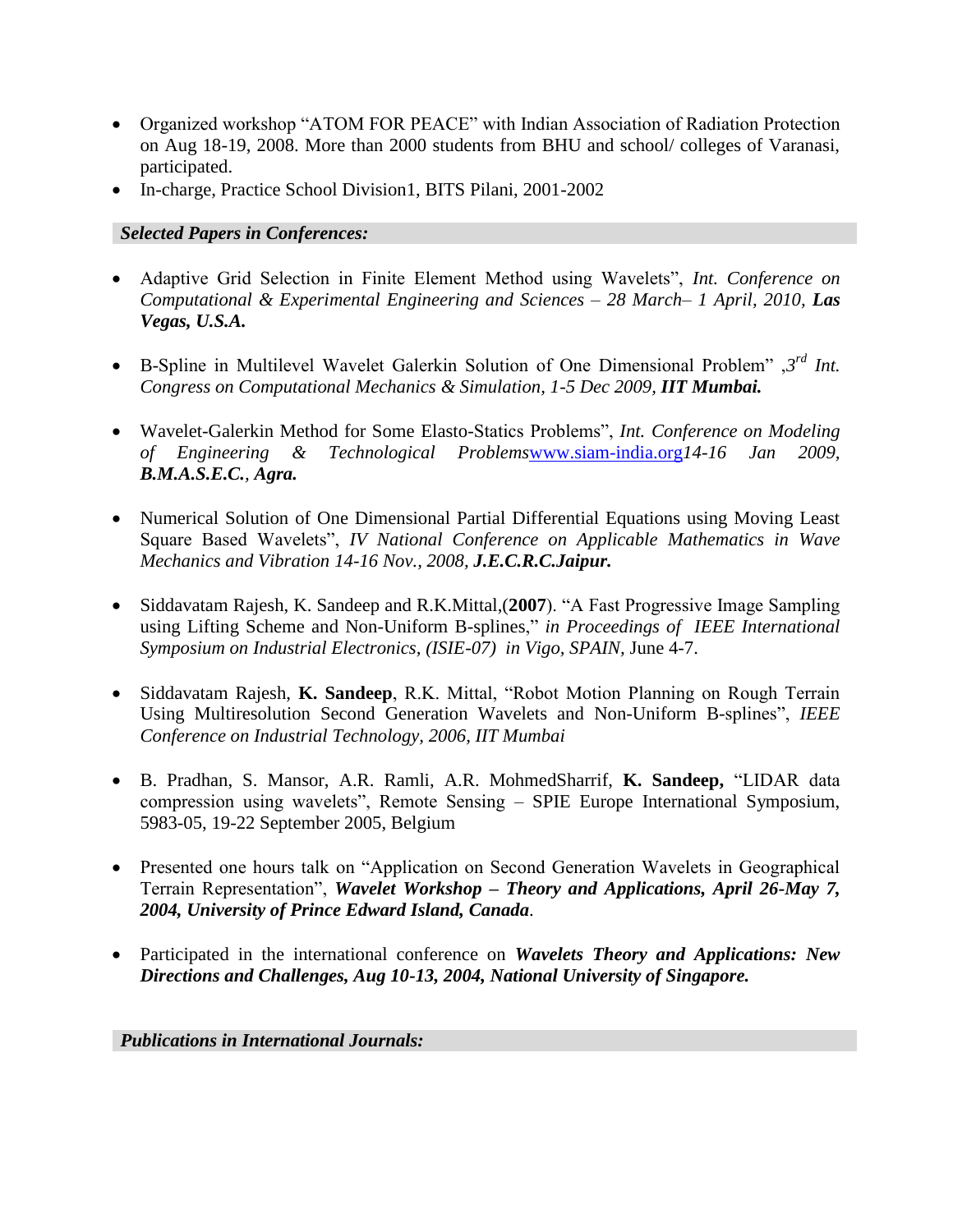- S.M. Quraishi,and K. **Sandeep,** (**2013**). Multiscale modeling of beam and plates using customized second-generation wavelets. *Journal of Engineering Mathematics*, 1-18.(DOI 10.1007/s10665-012-9579-4)
- Radha Krishna Lal, Vikas Kumar Chaudhary, J.P. Dwivedi, V.P. Singh and **Sandeep Kumar** (**2013**) "Springback Analysis of Rectangular Sectional Bar of Non-linear Work Hardening Materials under Torsional Loading", *Applied Mechanics and Materials*, Vol 393, pp 422- 434.
- **K. Sandeep**, Shikha Gaur, D. Duttaand H.S. Kushwaha, (**2011**), Wavelet based schemes for linear advection-dispersion equation, *Applied Mathematics and Computations.*Vol. 218, n 7, pp 3786-3798.
- S.M. Quraishi and **K. Sandeep**,(**2011**), A Second Generation Wavelet based Finite Element on Triangulation, *Computational Mechanics.*Springer, Vol.48, pp 163-174.
- **K. Sandeep** and Kamal Kumar K, (**2009**), Use of B-Spline Function in Element Free Galerkin Method for Numerical Solution of Partial Differential Equation, *Int. J. of Computational Methods,*Vol 6, n 3, pp. 1-12.
- S.M. Quraishi, R Gupta and **K. Sandeep**, (**2009**) Adaptive Wavelet Galerkin Solution of Some Elastostatics Problems on Irregular Spaced Nodes, *The Open Numerical Methods Journal,*Vol 1, pp 20-25.
- R. K. Misra, S. Kumar, **K. Sandeep** and Ashok Misra, (**2008)** Dynamic Analysis of Banana Fibre Reinforced Low Density Polyethylene/ poly (e-caprolactone) Composites,*J. of Mechanics of Materials and Structures,*Vol 3,n. 1, pp 107-125.
- R. K. Misra., Sandeep Kumar, **K. Sandeep** and Ashok Misra, **(2008)** Some Experimental and Theoretical Investigations on Fire Retardant Coir/Epoxy Micro-Composition, *J. of Thermoplastic Composite Material,* Vol. 21,n. 1, pp 71-101.
- R.K. Misra, **K. Sandeep** and Ashok Misra, (**2007)** Analysis of Laminates using Multiquadric Radial Basis Function, *Int. J. of Computational Methods in Engineering Science and Mechanics***,** Vol 8, n. 5, pp 303-312.
- B. Pradhan, **K. Sandeep**, S. Mansor, A. R.Ramli and A. R. B. M. Sharif, (**2007)**, Second Generation Wavelet Based GIS Terrain Data Compression Using Delaunay Triangulation ,*Engineering Computations (Emerald),*Vol. 24, n. 2 pp. 200-213.
- R.K. Misra, **K. Sandeep** and Ashok Misra, (**2007)** Analysis of Anisotropic Plate using Multiquadric Radial Basis Function, *Engineering Analysis with Boundary Elements,* Vol. 31, pp. 28-34.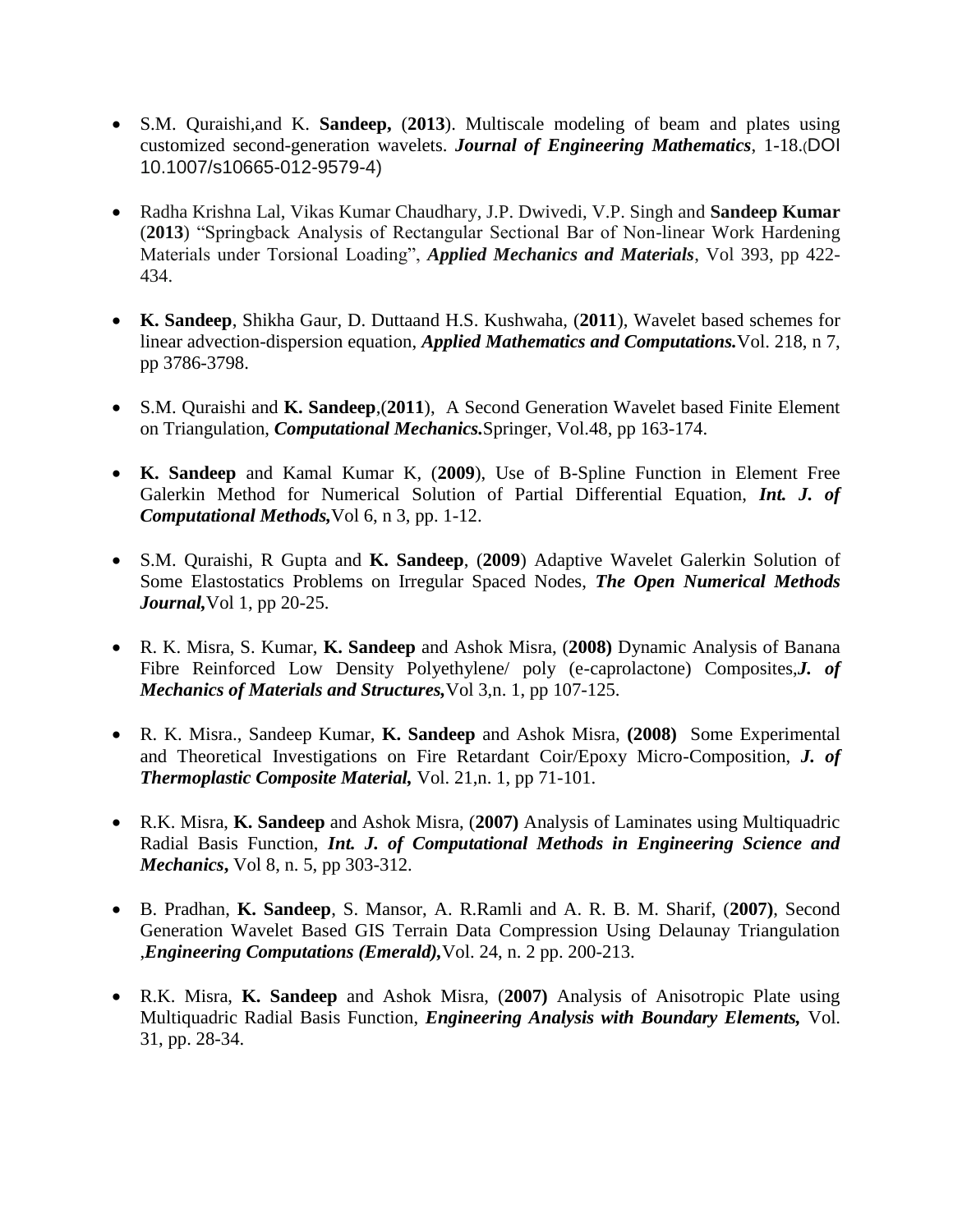- B. Pradhan, **K. Sandeep**, S Mansor, (**2007)** GIS Terrain Data Compression using Lifting Scheme- A New Direction, *Int. J. of the Computer, the Internet and Management,* Vol. 15, n. 3. pp. 9-19.
- B. Pradhan**, K.Sandeep**, S.Mansor,Abd. R Ramli and A. M.Rashid,(**2006)**, "Spatial Data Compression and Denoising Via Wavelet Transformation",*International Journal of e-GIS (Australia) ,*Vol. 2, no. 1.
- B. Pradhan**, K.Sandeep**, S.Mansor,Abd. R Ramli and A. M.Rashid,(**2006)**, "A Fast Processing Algorithm for Remote Sensing Data Compression (LIDAR) Using Second Generation Wavelet",*Korean Journal of Remote Sensing,* Vol. 22, no. 1 pp. 1-13.
- I. V. Singh, **K. Sandeep** and R. Prakash, (**2005)** "The effect of weight function and scaling parameter on meshless EFG results in heat transfer problems", *International Journal of Heat &Technolog,*Vol 23*,* n. 1*,* pp. 13-20*.*
- S.P. Harsha, **K. Sandeep** and R. Prakash, (**2004),** "Nonlinear Dynamic Behaviors of Rolling Element Bearings Due to Surface Waviness", *Journal of Sound and Vibration*. Vol 272, pp 557-580.
- I.V. Singh, **K. Sandeep** and R. Prakash, (**2004)**, "Application of meshless element free Galerkin method in two-dimensional heat conduction problems", *Computer Assisted Mechanics and Engineering Sciences*, Vol. 11, pp. 265-274.
- S.P. Harsha, **K. Sandeep** and R. Prakash (**2004)**, "Nonlinear Dynamic Response of a Rotor Bearing System Due to Surface Waviness", *Nonlinear Dynamics***,** Vol 37, pp 91-114.
- I.V. Singh, **K. Sandeep** and R. Prakash, (**2003)**, "Heat Transfer Analysis of Two-Dimensional Fins using Meshless Element-Free Galerkin Method", *Numerical Heat Transfer: Part A*, Vol. 44, pp. 73-84.
- S.P. Harsha, **K. Sandeep** and R. Prakash, (**2003)**, "The Effect of Speed of Balanced Rotor on Nonlinear Vibrations Associated With Ball Bearings", *International Journal of Mechanical Sciences*, Vol.47, n. 4, pp. 225-240.
- S.P. Harsha, **K. Sandeep** and R. Prakash, (**2003)**, "Effects of Preload and Number of Balls on Nonlinear Dynamic Behavior of Ball Bearing System", *International Journal of Nonlinear Sciences and Numerical Simulation*, Vol. 4, n. 3, pp. 265-279.
- I.V. Singh, **K. Sandeep** and R. Prakash, (**2003)**, "Meshless EFG method in transient heat conduction problems", **International Journal of Heat & Technology**, Vol. 21(2), pp. 99- 105.
- S. P. Harsha, **K. Sandeep** and R. Prakash, (**2003)**, "Quasi-periodic, Subharmonic and Chaotic Motions of a Rotor Bearing System", *International Journal of Nonlinear Sciences and Numerical Simulation*, Vol 4, n 3, pp 361-372.